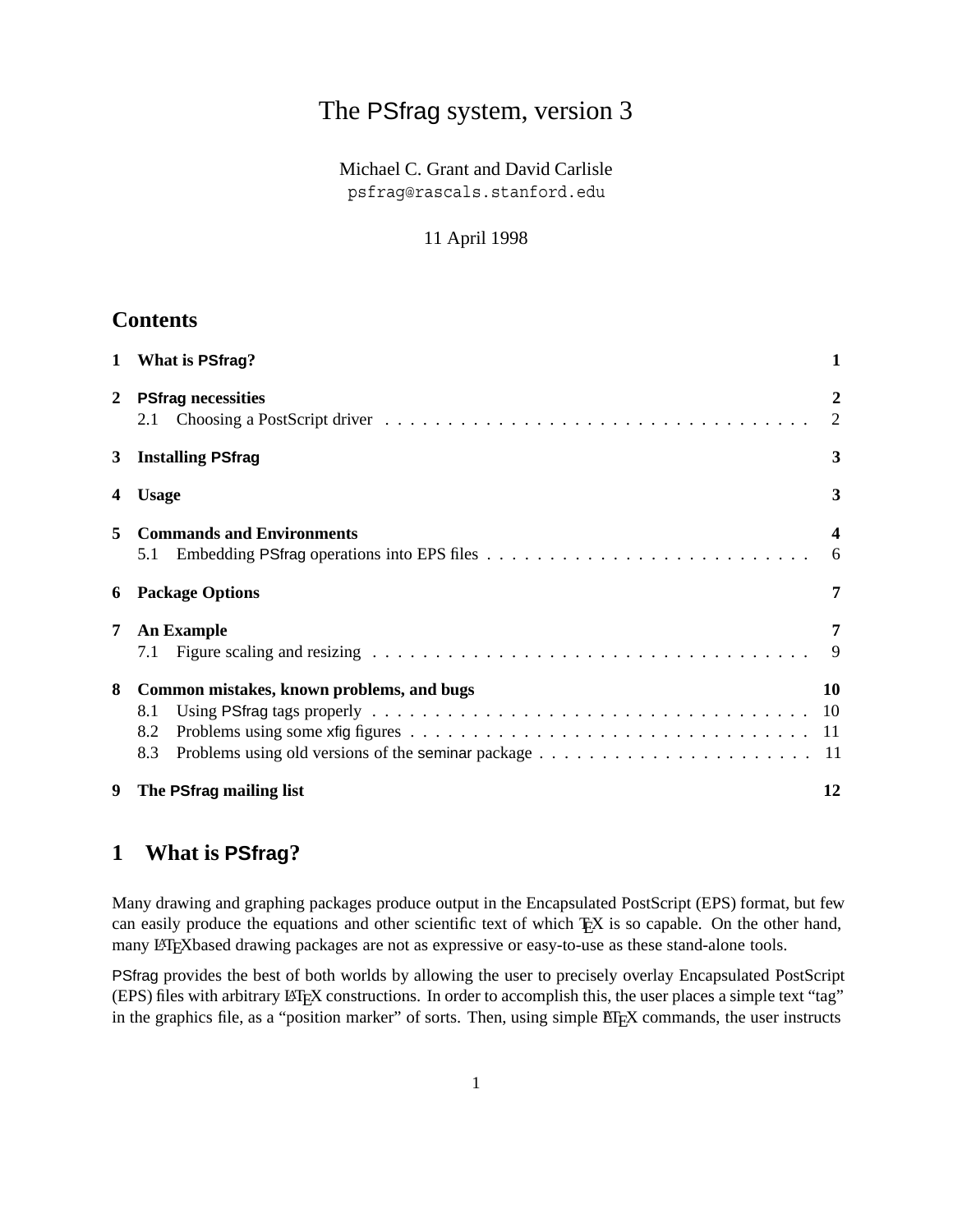PSfrag to remove that tag from the figure, and replace it with a properly sized, aligned, and rotated  $E$ F $\overline{E}X$ equation. PSfrag also allows the user to place ETEX constructs directly into the EPS file itself.

Dr. Craig Barratt wrote the original version of PSfrag as a graduate student at Stanford University. The interface has changed very little since then, but the internals have been completely re-written. The current version of PSfrag is maintained by Michael Grant and David Carlisle. Many thanks go to the members of the PSfrag mailing list, and to everyone who has submitted a bug report or suggestion.

### **2 PSfrag necessities**

In order to use PSfrag, you will need the following tools:

- A recent version of  $\mathbb{E} \mathbb{E} \times \mathbb{E} \mathbb{E} \times \mathbb{E}$  and the graphics package. PSfrag currently requires the 1995/12/01 version or later of these packages, but it is always best to have the most recent release.
- If you wish to use the seminar package with PSfrag, you should make sure you have the 1997/10/13 version or later (see section 8.3).
- A compatible DVI-to-PostScript driver (see below). dvips is the primary choice of the PSfrag developers, and is certainly the most widely-used.

The latest versions of  $\triangle E$ <sub>E</sub>X 2<sub>ε</sub>, the graphics package, PSfrag, and dvips can all be found on CTAN, the Comprehensive T<sub>EX</sub> Archive Network. The CTAN cites, and their mirrors, include:

| Name          | <b>IP</b> address | Location         |
|---------------|-------------------|------------------|
| ftp.dante.de  | 129.206.100.192   | Germany          |
| ftp.tex.ac.uk | 128.232.1.87      | England          |
| ftp.cdrom.com | 165.113.58.253    | USA <sup>.</sup> |

#### **2.1 Choosing a PostScript driver**

PSfrag relies on some sensitive PostScript tricks to accomplish its goals. Due to limited time and resources, the authors could not confirm that PSfrag works properly on every available PostScript driver. We have attempted to insure that it will *eventually* work on every driver that is fully comaptible with the graphics package (*i.e.*, one for which a .def file is provided.)

The drivers which have been confirmed to work with PSfrag are:

| Driver                 | Tested by   | Compatibility    |
|------------------------|-------------|------------------|
| Thomas Rokicki's dvips | the authors | fully compatible |
| Y&Y's DVIPSONE         | the authors | fully compatible |

Please help us add entries to this list! If PSfrag works with your driver, please let us know, so we can add it to the list. If possible, test your PSfrag output on both Level 1 and Level 2 printers, so we can make a distinction here if necessary.If PSfrag does *not* work, please submit a bug report; consult section 9 for contact information. unfortunately, we cannot promise a fix for everyone, but we would like to insure that the most popular drivers remain compatible.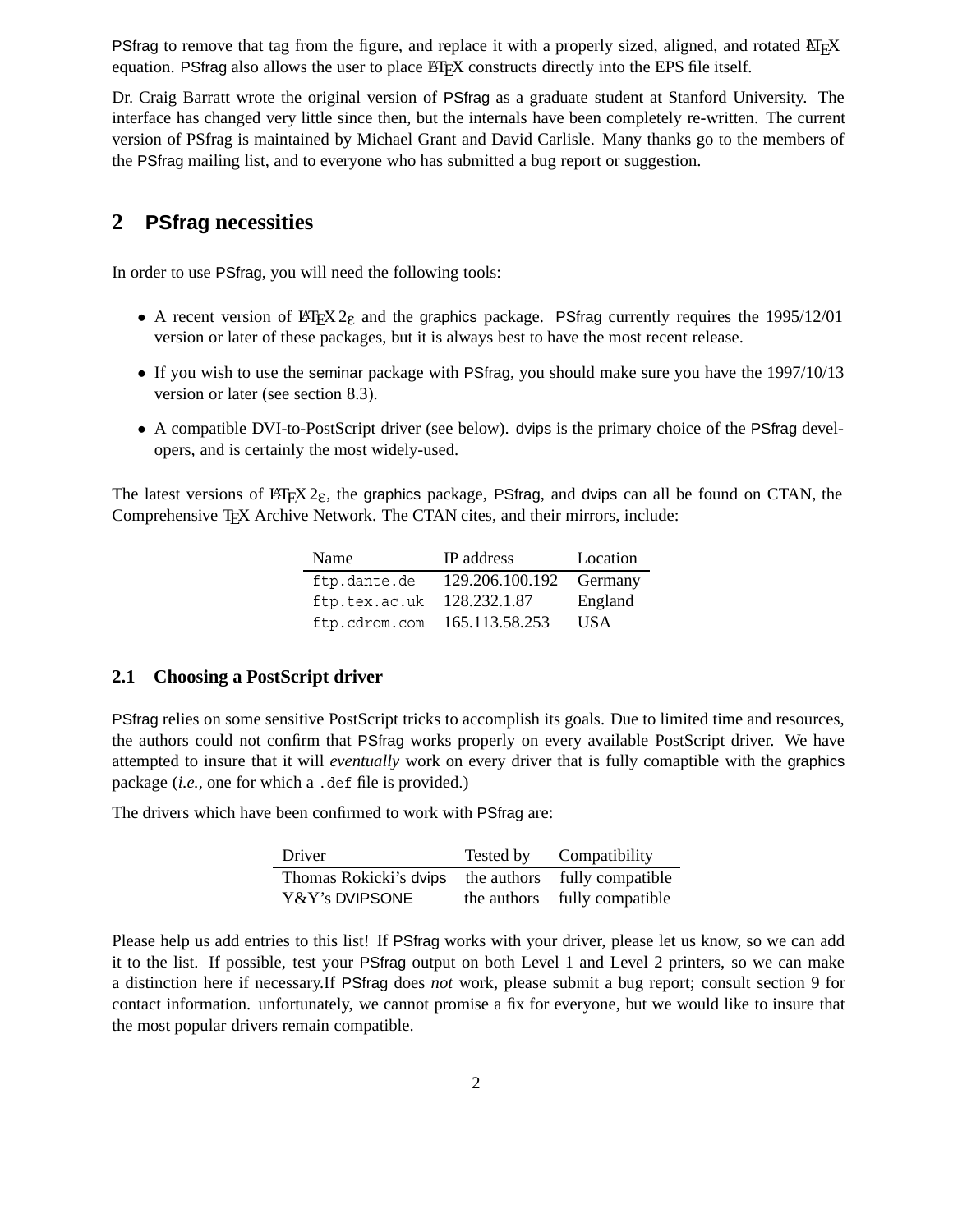# **3 Installing PSfrag**

Installing the various PSfrag files is quite simple:

- 1. Run LATEX on psfrag.ins to extract psfrag.sty and psfrag.pro.
- 2. Install psfrag.sty in a standard location for  $\mathbb{E} \mathbb{E} \times \mathbb{E} \times \mathbb{E}$  macros. For kpathsea-based systems like te $T$  $\in$ X, this path is determined by the TEXINPUTS variable.
- 3. Install psfrag.pro wherever your PostScript driver looks for header files. For kpathsea-based systems like teTEX, this is determined by the DVIPSHEADERS varaible. For dvips in particular, the most logical choice would be the same directory in which tex.pro and special.pro are located.
- 4. If you have an older version of PSfrag, you may delete the following files, if they exist: ps2frag.ps, ps2frag or ps2psfrag (the processing scripts), and epsf.sty (the one provided by PSfrag, *not* the dvips version!). System managers may wish to replace ps2frag with a script which notifies users of the upgrade.

### **4 Usage**

Here is a quick summary of the usage of PSfrag:

- Use the \includegraphics command defined by the graphics and graphicx packages to add EPS figures to your new documents. If you must use the \epsfbox command from epsf.sty for old documents, then epsf.sty must be loaded *before* psfrag.sty. Other packages based on graphics.sty, such as graphicx or epsfig, do not suffer this restriction.
- Load psfrag.sty with a \usepackage command.
- Make sure that your EPS figures contain a simple "tag" word in each position that you would like a LATEX replacements. Use a *single* word, composed of unaccented letters and numbers. Some effort has been made to allow for more arbitrary tag text, but the mechanism is not infallible; see section 8.1.
- For each tag word in your EPS file, add a command to your your ET<sub>F</sub>X document to specify how this tag is to replaced, as follows:

```
\pmb{\Rightarrow} \pmb{\Rightarrow} \pmb{\Rightarrow} \pmb{\Rightarrow} \pmb{\Rightarrow} \pmb{\Rightarrow} \pmb{\Rightarrow} \pmb{\Rightarrow} \pmb{\Rightarrow} \pmb{\Rightarrow} \pmb{\Rightarrow} \pmb{\Rightarrow} \pmb{\Rightarrow} \pmb{\Rightarrow} \pmb{\Rightarrow} \pmb{\Rightarrow} \pmb{\Rightarrow} \pmb{\Rightarrow} \pmb{\Rightarrow} \pmb{\Rightarrow} \pmb{\Rightarrow} \pmb{\Rightarrow} \pmb{\Rightarrow} \pmb{\Rightarrow} \pmb{\
```
The tag will be replaced by the ET<sub>E</sub>X text. Example: in a drawing program like xfig, you place the text

xy

at a particular point. To replace this with  $x + y$ , one possible macro would be

\psfrag{xy}{\$x+y\$}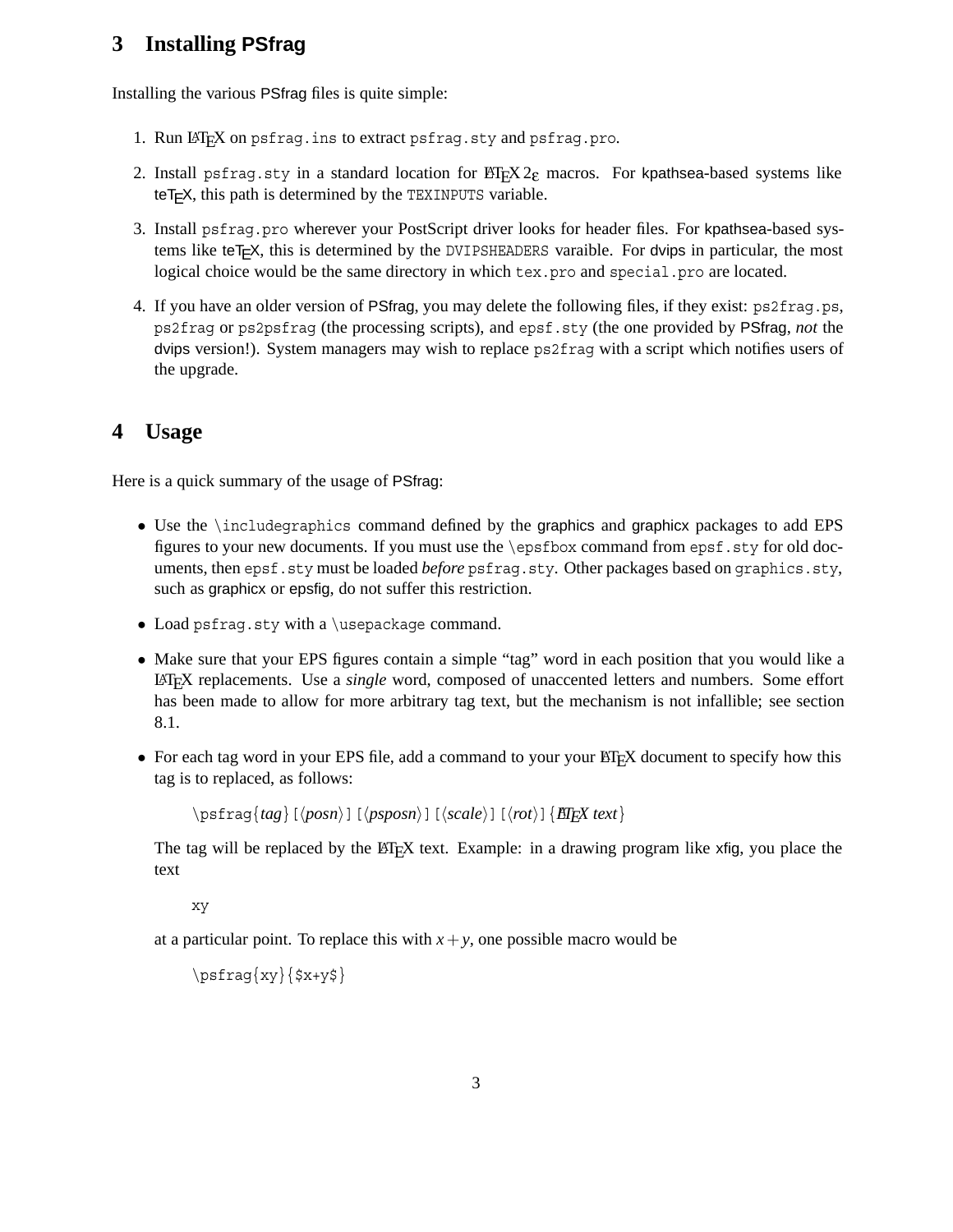All \psfrag calls that precede the \includegraphics (or equivalent) in the same or surrounding environments will be utilized for a given PostScript file. So, you can define global \psfrags as well as those that are local to a figure.

Any text that is not mentioned in a \psfrag command will not be replaced; hence, PostScript and EIFX text can be freely mixed.

When viewing the output with a DVI previewer such as dviwin or xdvi, a vertical list of the replacements will be placed on the left side of each figure. This list allows you to check the typesetting of your replacements; it disappears in the final PostScript version. Unfortunately, DVI drivers are incapable of *placing* the PSfrag replacements on top of the figure, so for that you will need to print it out or use a PostScript previewer like GhostView.

This version of PSfrag *should* run properly in the compatibility mode of ET<sub>E</sub>X2.09. Let us know if you find otherwise (see section 9).

## **5 Commands and Environments**

\psfrag{*tag*}[-*posn*][-*psposn*][-*scale*][-*rot*]{*replacement*} \psfrag\*{*tag*}[ $\langle posn \rangle$ ][ $\langle posn \rangle$ ][ $\langle scale \rangle$ ][ $\langle rot \rangle$ ]{*replacement*}

The \psfrag macro defines a LAT<sub>EX</sub>-typeset {*replacement*} to be placed at the same position as a PostScript {*tag*}. The command should be placed before the call to \includegraphics, or equivalent. It matches *all* occurrences of {*tag*} in the figure.

A \psfrag command will remain in effect until its surrounding environment is exited. Therefore, you can define global \psfrags which will apply to every figure, or define \psfrags inside a a figure environment (for example) which apply to a single EPS file.

The optional positioning arguments  $[\langle posn \rangle]$  and  $[\langle posn \rangle]$  specify how the bounding box of the ETEX text and the bounding box of the PostScript text line up, respectively. Some drawing packages would refer to these as "control points" or "alignment points."

 $[\langle posn \rangle]$  the LAT<sub>E</sub>X text reference point. The syntax of this argument is identical to that of the \makebox command. Up to two letters may be chosen, one from the list  $\{\text{\text{t},b,B,c}\},$  (top, bottom, baseline, center) and another from  $\{1,r,c\}$  (left, right, center). If either letter is omitted, then c (center) is assumed. Together, these specify one of 12 anchor points. If the argument is omitted altogether, then [Bl], or left baseline positioning, is assumed—but note that supplying [] specifies centered positioning.

When running in  $\mathbb{E} \mathbb{E} \mathbb{E} \mathbb{E} \mathbb{E} \mathbb{E} \mathbb{E} \mathbb{E} \mathbb{E} \mathbb{E} \mathbb{E} \mathbb{E} \mathbb{E} \mathbb{E} \mathbb{E} \mathbb{E} \mathbb{E} \mathbb{E} \mathbb{E} \mathbb{E} \mathbb{E} \mathbb{E} \mathbb{E} \mathbb{E} \mathbb{E} \mathbb{E} \mathbb{E} \mathbb{E} \mathbb{E} \mathbb{E} \mathbb{E} \mathbb{E} \mathbb{E} \mathbb{E}$ legacy documents. Usually this should not make a significant difference.

 $[\langle psposn\rangle]$  the PostScript text reference point. The possible arguments are identical to that of  $[\langle posn\rangle]$ , as is the default value,  $[Bl]$  ( $[b1]$  in  $\mathbb{B}$ F<sub>K</sub> 2.09 compatibility mode.)

The LATEX replacement may be optionally scaled and rotated about its reference point:

 $[\langle scale \rangle]$  Scaling factor (default 1). It's best if you use font size changes in the ET<sub>E</sub>X text rather than scale, but you can use the scale to tweak its size. Default is [1].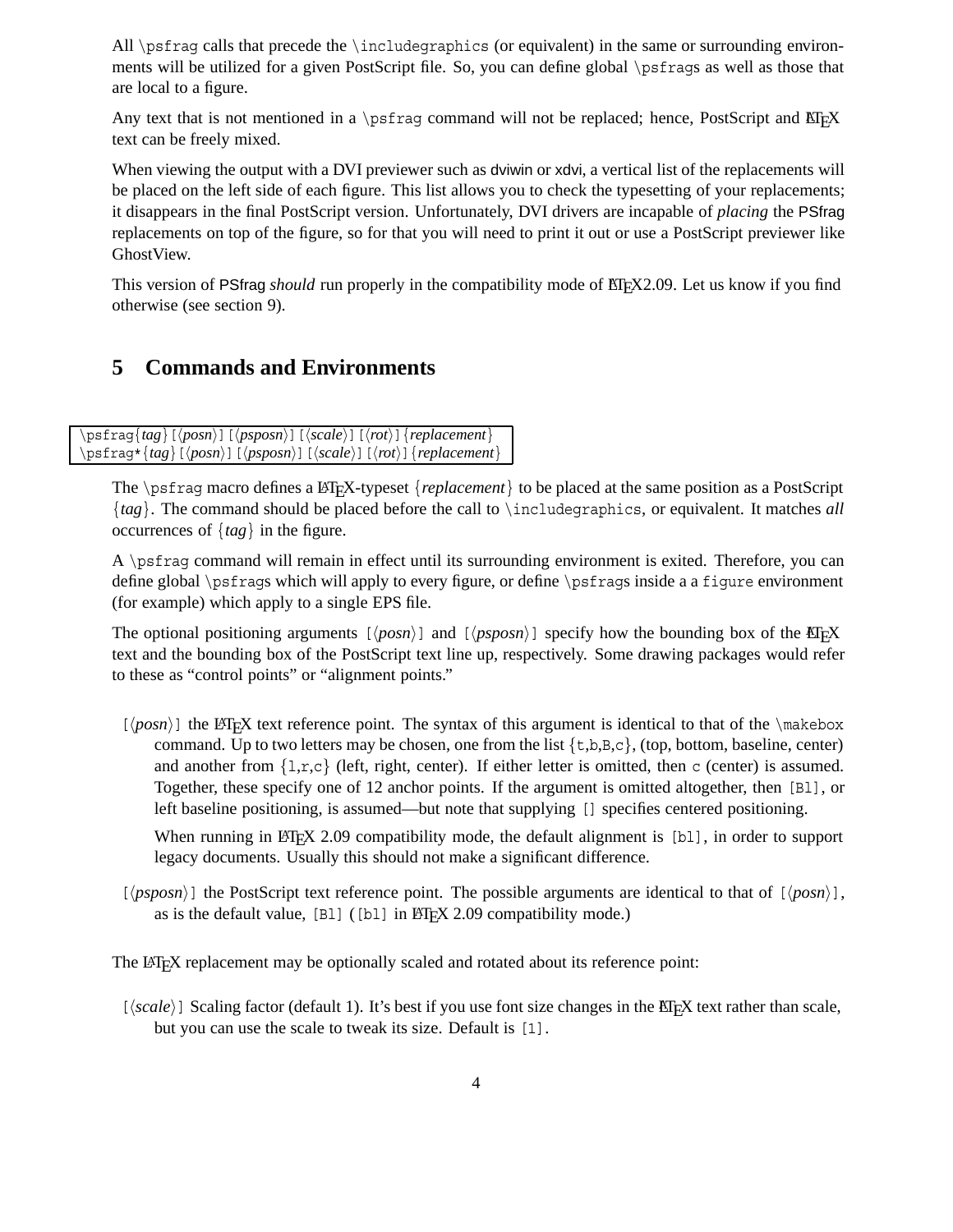$[\langle$ *rotn* $\rangle]$  Extra rotation of the text around its reference point, in degrees. The nominal rotation of the LATEX text matches that of the PostScript text it replaces. The total rotation is this nominal value plus  $[\langle \text{rotn} \rangle]$ . The default is [0].



Figure 1: An illustration of various options for the \psfrag command.

Figure 1 illustrates various combinations of the arguments. If you're viewing this with a DVI previewer such as xdvi, the PSfrag replacements should be lined up to the left of the figure; and, if your previewer can display EPS files, a large, rotated gA. If you have printed this out, or are viewing it with a PostScript viewer like GhostView, then the replacements should superimposed on a graphical representation of the bounding box, center lines, and baseline of the tag gA. (This graphical box is provided only in debug mode.)

If a replacement for  $\{tag\}$  already exists, the unstarred command  $\text{logfrag}$  will replace it without warning. The starred version \psfrag\*, however, will *add* the new replacement to a list. Using the starred command, a single piece of PostScript text could trigger several replacements. I can't think of a reason why most users would use the starred version, but it was used in Figure 1 above.

#### \begin{psfrags} \end{psfrags}

The psfrags environment may be used, if necessary, to delimit the scope of the \psfrag calls. As we said before, \psfrag commands retain their effect until the most immediate surrounding environment is exited. *Any* environment will do: center, figure, *etc.*. Therefore, it may never be necessary to use this environment, and the environment has no other effect on the document.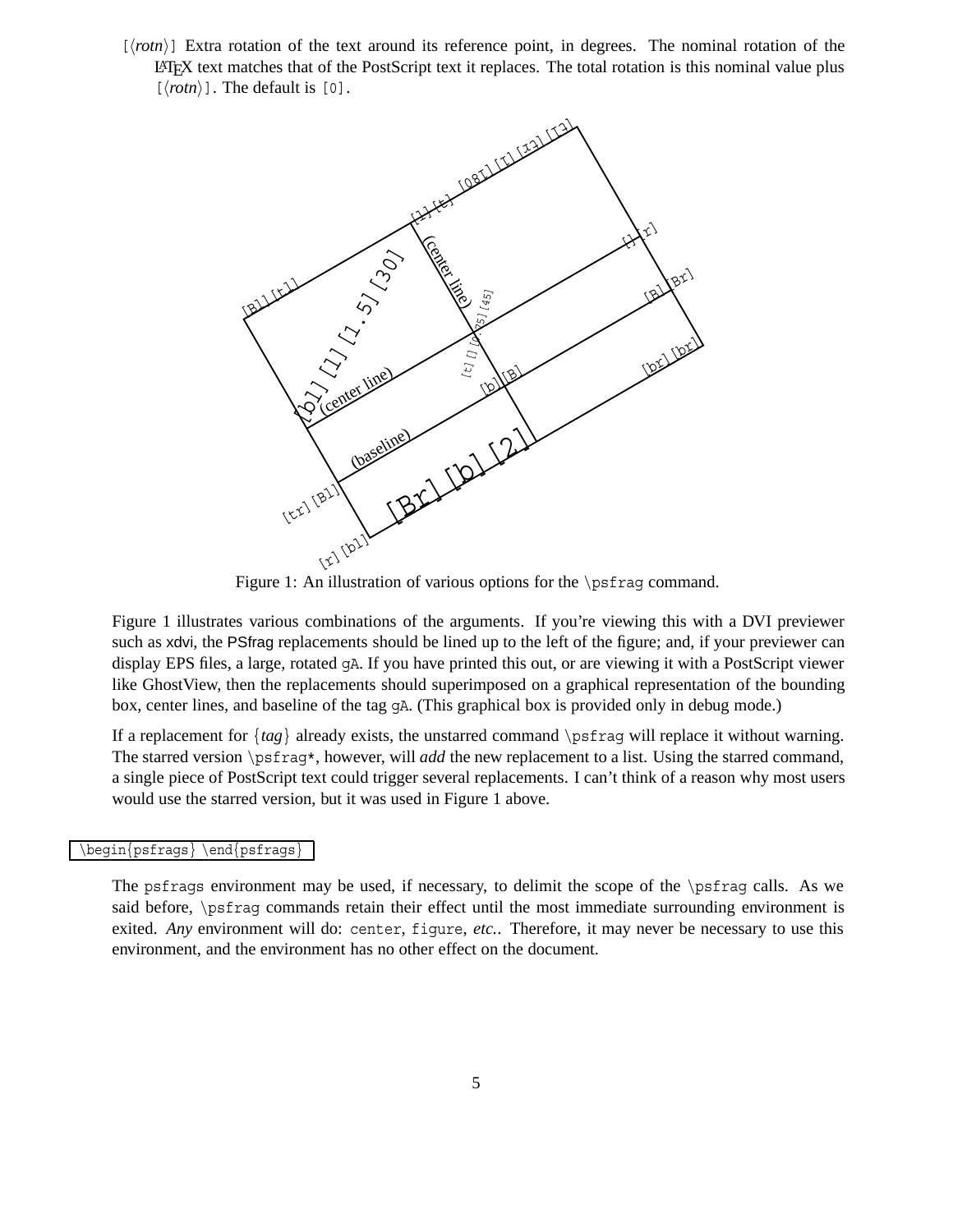### **5.1 Embedding PSfrag operations into EPS files**

```
\tex[-
posn][-
psposn][-
scale][-
rot]{LATEX text}
\psfragscanon \psfragscanoff
```
PSfrag 3.0 supports the embedded \tex commands found in previous release of PSfrag. Used properly, this is a powerful tool, but it has been deprecated somewhat because of its reliance on a pre-processing step. Unlike previous versions of PSfrag, support for the \tex command must be *explicitly requested*, as described below.

As you can see, the syntax of the \tex command is very similar to the \psfrag command. However, instead of adding the \tex command to your LATEX file, the \tex command is *embedded in the EPS file itself*. In other words, the command becomes its own replacement tag.

For example, you might place the text

 $\text{b1}[b1]\{\$\alpha\}\$ 

at a particular point in your PostScript file to have  $\Delta E$ <sub>TEX</sub> replace it with  $\alpha$ . Many PSfrag users find this feature useful for the axis labels, titles, and legends of MATLAB graphs.

The advantage to this approach is that changes can be made to the EPS file without having to modify any \psfrag commands in the LATEX file. (It is still necessary to *re-compile* the LATEX file in such cases, however.)

There are cautions and disadvantages to this approach, including:

- Changing the labels created by  $\text{c}$  commands requires editing the figure; if you use  $\text{c}$  instead, you need only to edit the document, which might be less cumbersome. (You must run ETEX again in both cases.)
- Because \tex commands are long strings, they can extend past the other graphics in your EPS file. As a result, they can modify the EPS bounding box in an undesired way. This problem can be mitigated by reducing the font size of the \tex string, since this does not affect the size of its PSfrag replacement.
- The \tex command is not supported in compressed PostScript files.
- The T<sub>EX</sub> engine must scan the PostScript file for these strings, which can add to the processing time of your document. (To be honest, we have yet to encounter a case where this is a significant concern.)
- *Important!* Whenever a file is scanned by PSfrag, it generates a file with the name \jobname.pfg, where  $\iota$  obname is the base name of the master  $\operatorname{BTr}X$  file. It will overwrite, without warning, any file with that name.

This feature is no longer enabled automatically, except in ET<sub>EX</sub> 2.09 compatibility mode. So, for LATEX 2<sub>ε</sub> documents, you must activate it in one of two ways:

• To turn on scanning for a single figure, precede the \epsfbox or \includegraphics command with a call to the command \psfragscanon. Scanning will be turned off again when the surrounding environment is exited; or, you can turn it off explicity with a call to \psfragscanoff.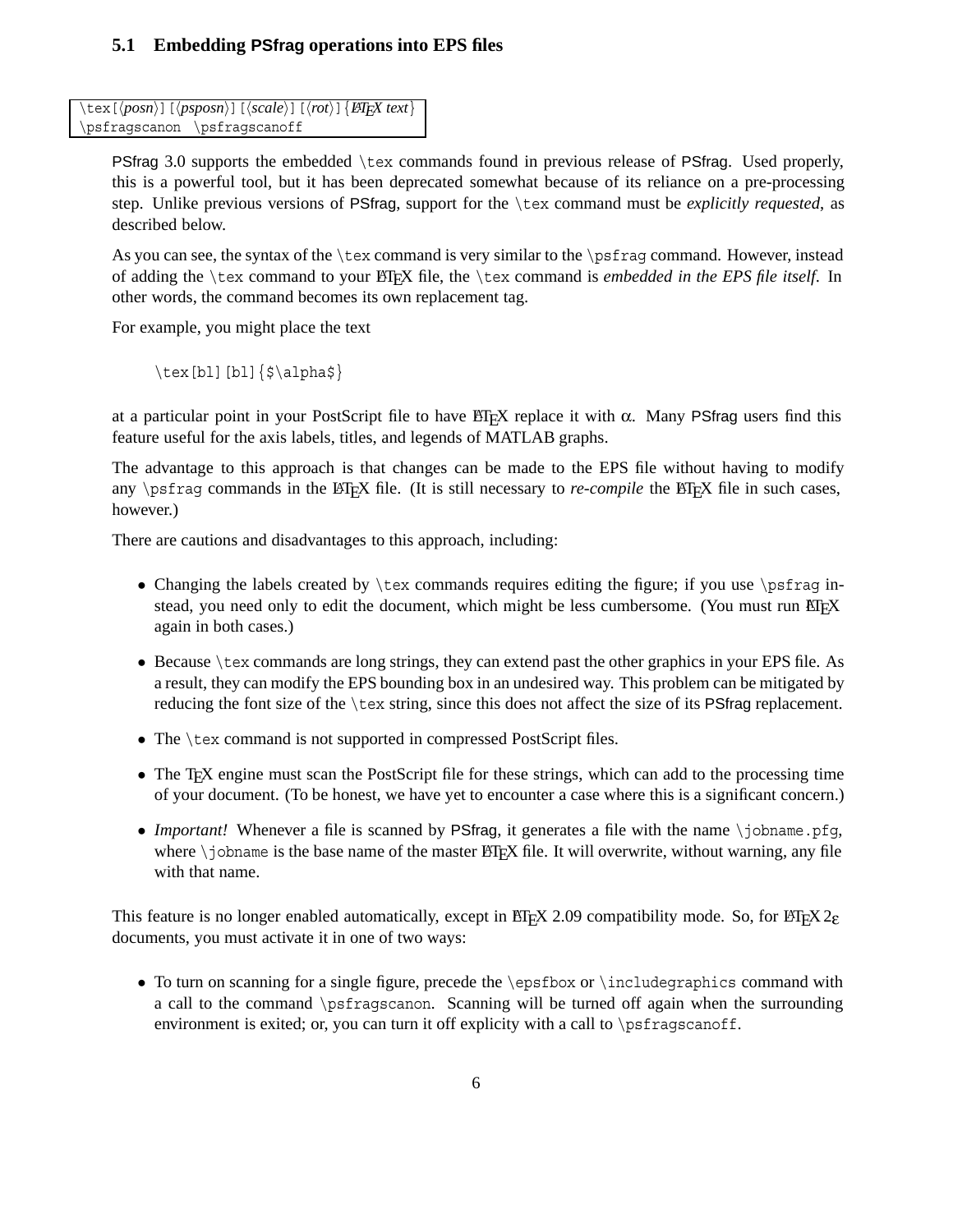• To turn on scanning for the entire document, pass the option scanall to psfrag.sty in the \usepackage command.

The \tex scanner will continue to be supported in this form. So, if you do find applications where you prefer the \tex command, do not hesitate to use it!

## **6 Package Options**

There are only four package options for PSfrag. Any other options that are not handled by PSfrag will be forwarded to graphics.sty.

209mode (LATEX 2<sub>ε</sub> native mode only) forces PSfrag to operate exactly as if ETEX 2.09 compatibility mode was enabled. As a result, bl alignment is the default, and \tex scanning is enabled for all EPS files. This option is useful if you are trying to convert old ETEX 2.09 documents to ETEX  $2\varepsilon$ .

The LATEX2.09 version of PSfrag generated an auxiliary file for each EPS figure containing important replacement information. These files are no longer used and can be deleted.

- 2emode (LATEX 2.09 compatibility mode only) forces PSfrag to remain in LATEX 2 $_{\rm E}$  mode, even in the presence of a LAT<sub>EX</sub> 2.09 document; this is the direct opposite of 209mode. When enabled, the default alignment is Bl, and \tex scanning is turned off by default.
- scanall turns on  $\text{tex}$  scanning by default. Use this option if most your figures use embedded  $\text{te}$ commands.
- debug turns on some of the debugging features of PSfrag. It inserts extra code into the PostScript file that draw the bounding boxes of each piece of text that is replaced. It is probably not useful to anyone but the developers of PSfrag.

# **7 An Example**

In the following example, we demonstrate how to use PSfrag with the MATLAB package. The following MATLAB commands generate a plot of both a sine wave and a cosine wave, places both simple tags and \tex replacements into the figure, and saves the result as an EPS file example.eps.

```
t = 0: .1:10;plot(t,sin(t),t,cos(t));axis('square'); grid;
title('\tex[B][B]{Plot of \sin(t) and \cos(t) }');
xlabel('text[t][t]{$st$'}ylabel('text[B][B]{\s\sin(t)\s, \s\cos(t)\s)');text(t(30),sin(t(30)),'p1');
text(t(60),sin(t(60)),'p2');
text(t(90),sin(t(90)),'p2');
tt=text(t(50),cos(t(50)),'p3');
set(tt,'HorizontalAlignment','center','VerticalAlignment',...
    'bottom','Rotation',atan2(-sin(t(50))*10,2)*180/pi);
print -deps example
```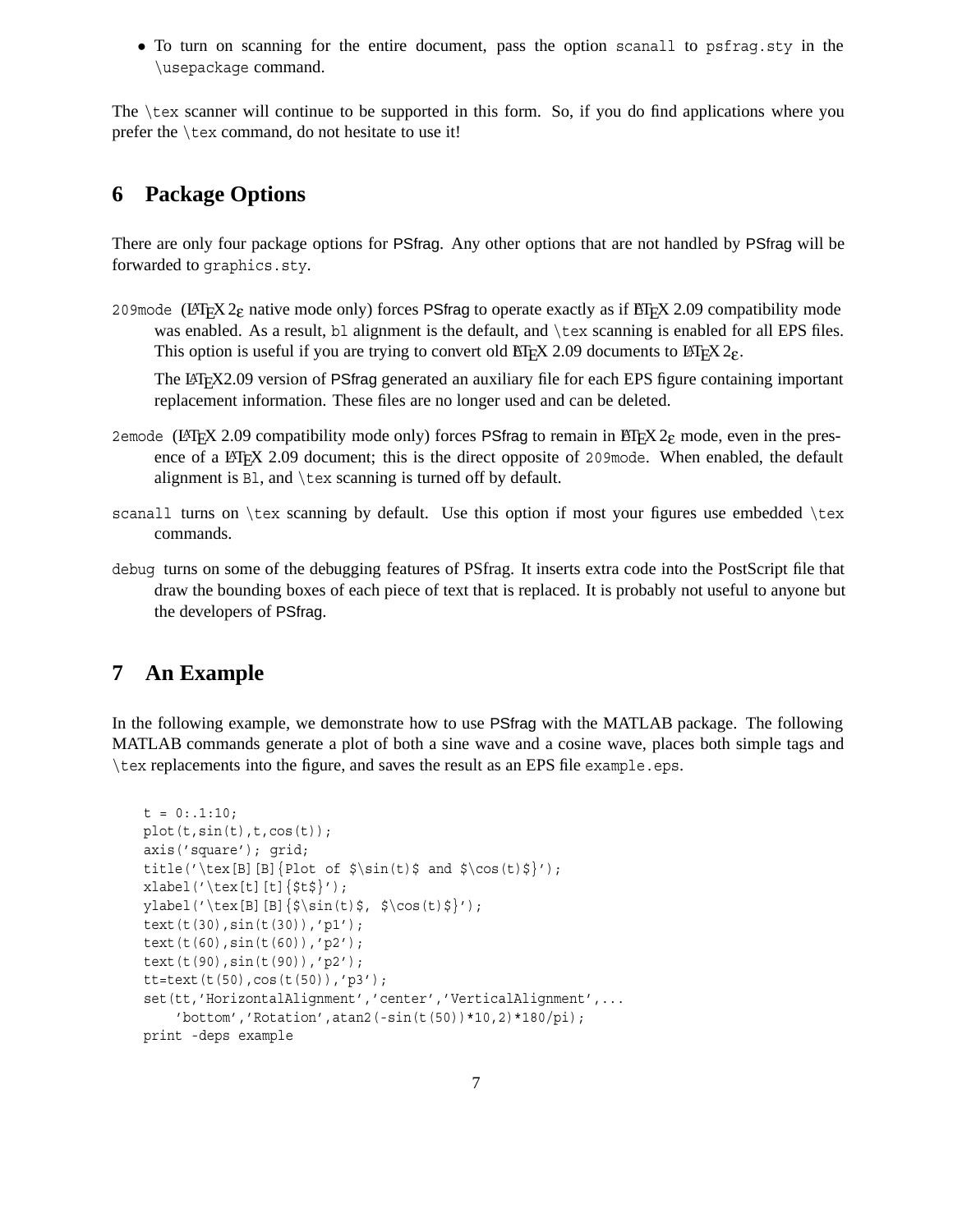(In MATLAB, the 'text' command defaults to a left-center alignment, corresponding to a  $\left[$   $\langle psposn\rangle\right]$  argument of  $[1]$ .)

The code below includes example.eps into the current document, resizing it to a width of 3.5 inches. Several \psfrag commands are used to replace the tags p1, p2, and p3 in the figure, and the command \psfragscanon command is used to notify PSfrag that it must scan example.eps for the \tex tags.

```
\begin{figure}[tbh]
    \unitlength=1in
    \begin{center}
        \psfragscanon
        \psfrag{p1}[l]{\begin{picture}{0,0} \end{picture}}\put (0.15, 0.2) {\makebox(0,0) [1]} {<math>\sin(t)</math>\put(0.1,0.2){\vector(-1,-2){0.1}}
             \end{picture}}
        \psfrag*[p1][[][1]{\$\ast\}\psfrag{p2}[][l]{$\ast$}
        \psfrag{p3}{\S\cos(t)\\includegraphics[width=3.5in]{example.eps}
     \end{center}
     \caption{A \textsf{psfrag} example.}
\end{figure}
```
Note the use of a picture environment within the replacement for p1.



Figure 2: A PSfrag example.

The result of these two steps is shown in Figure 2.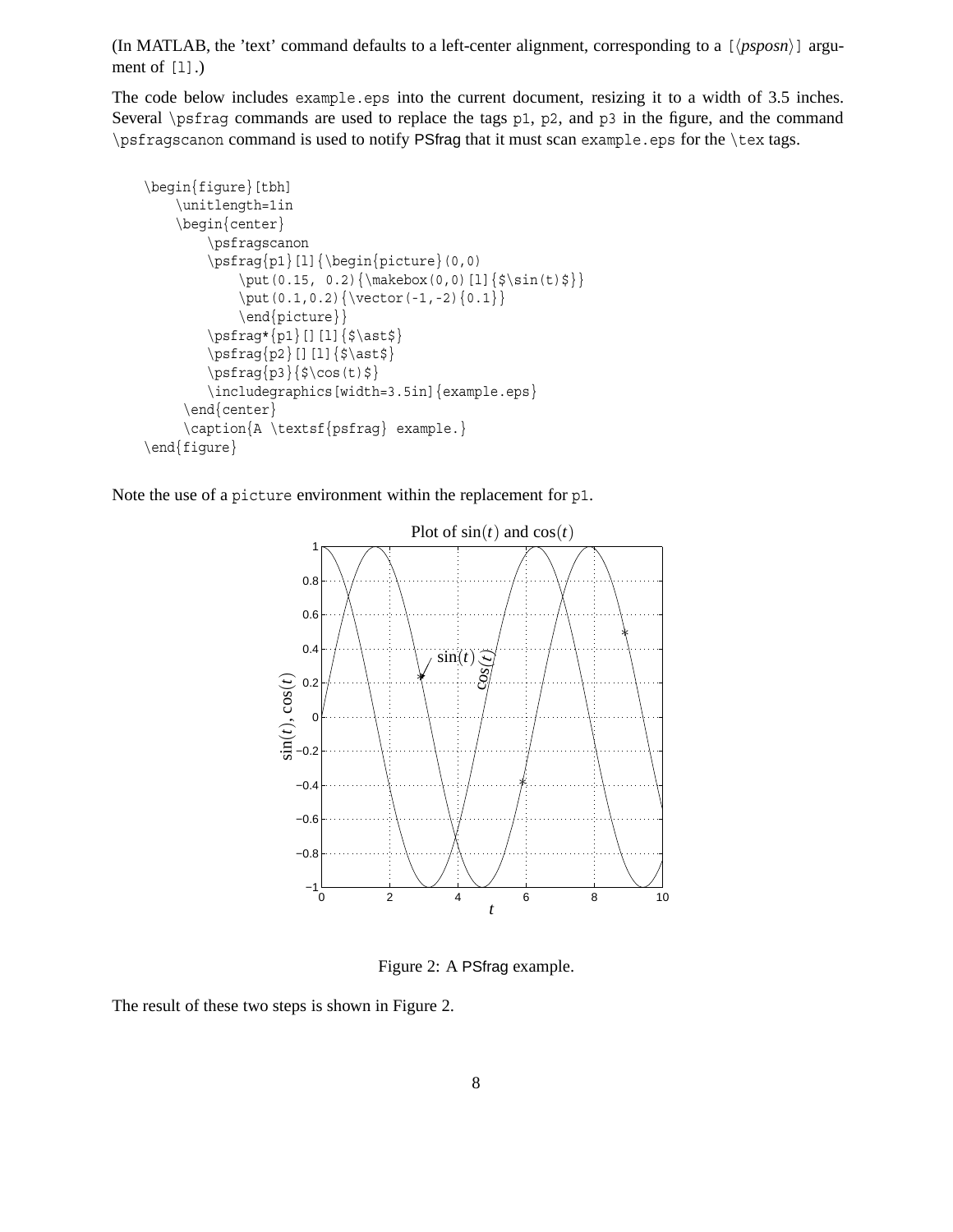#### **7.1 Figure scaling and resizing**

There are two ways to resize EPS figures with the graphics package, and each has as different effect on PSfrag replacements. If you are used to using epsf.sty, you will be accustomed to only one such behavior.

If you use the \scalebox or \resizebox macros of graphics.sty, then the PSfrag replacments *will* scale with the figure. This effect is illustrated in 3 below. Figure 3 uses the following command to scale the figure



Figure 3: The same PSfrag example as Figure 2, using \resizebox to set the width.

to 3.5 inches in width:

\resizebox{3.5in}{!}{\includegraphics{example.eps}}

This is in direct contrast to Figure 2, which uses the width= keyword from the graphicx.sty, as follows:

\includegraphics[width=3.5in]{\includegraphics{example.eps}}

Figure 2 also reflects the behavior that you would see when using the epsf.sty macros \epfxsize, \epsfysize, *etc*. In these cases, the PSfrag text does not scale with it. to resize the figure.

As you can see, the text in the second figure is decidedly smaller than the first. This is because \resizebox uses PostScript tricks to scale *all* of the contents of its argument. Since the \psfrag commands are not actually typeset until *within* the \includegraphics command, they are resized as well.

The graphicx.sty key-value pairs width=, height=, and scale= scale the figure without scaling the replacement text, as long as they are supplied *before* an angle= rotation key. Of course, the \resizebox and \scalebox macros are still available in graphicx.sty, so you can mix and match both behaviors as you see fit. See the graphics documentation for more details.

If you are still unsure about these distinctions, then try both methods for scaling your figures until you find a convention that works best for you.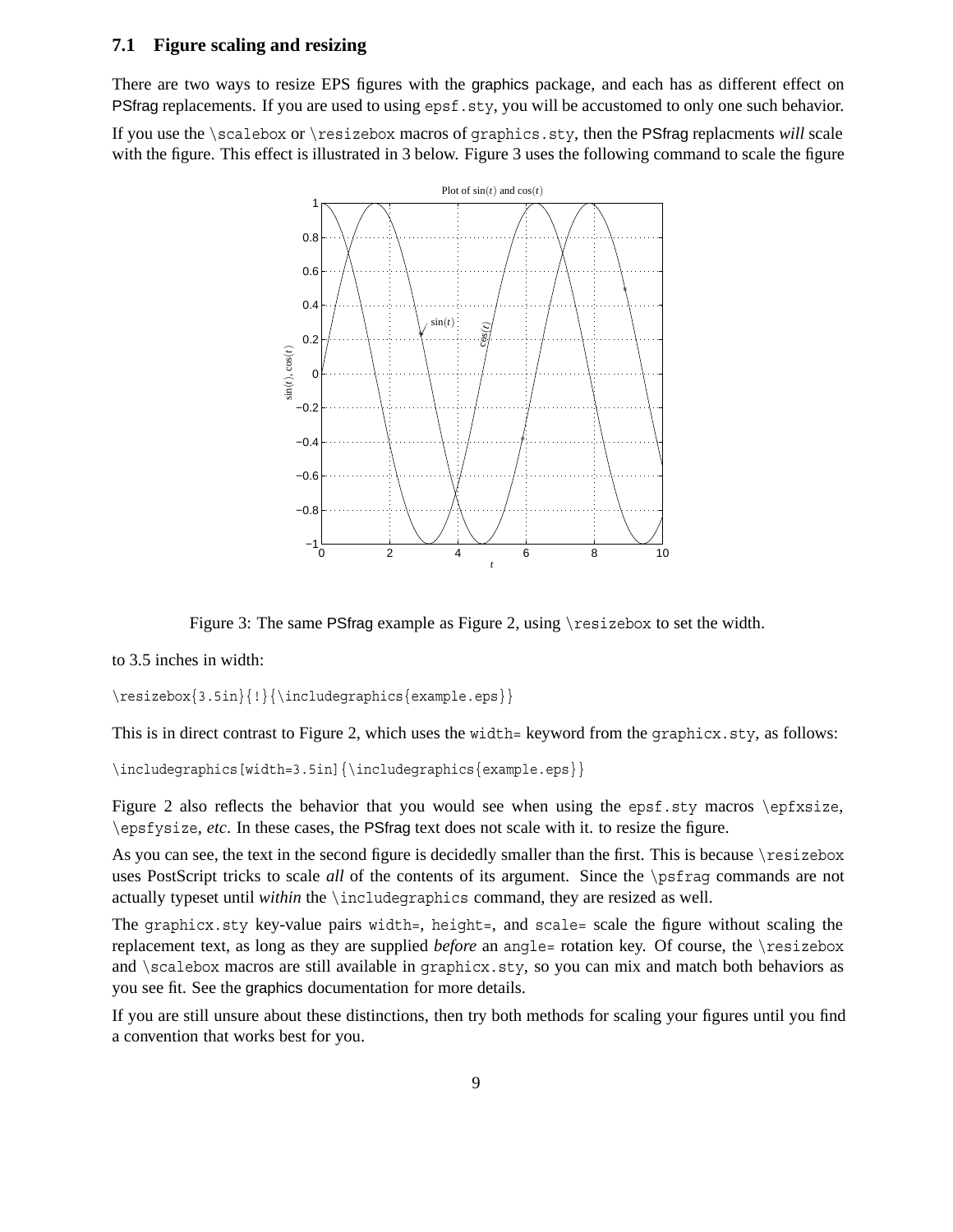### **8 Common mistakes, known problems, and bugs**

PSfrag is bug-free.

Well, of course we're kidding. PSfrag uses some tricky PostScript hacks to achieve its goals. So it really would not surprise us if you find bugs, If you find any problems, please confirm they are not mentioned below; and, if not, report them to te PSfrag mailing list (see below).

### **8.1 Using PSfrag tags properly**

One of the more frequent problems that people encounter with PSfrag is that it replaces *some* of their tags properly, but not all of them. Whenever possible, you should design your figures *with PSfrag in mind*, by following this rule:

When adding a piece of text (a *tag*) in a figure for PSfrag to replace, use a *single word*, containing only unaccented letters and numbers.

This is the way that PSfrag is intended to be used; doing so will almost guarantee that PSfrag works as advertised. Of course, one cannot always follow this rule; and a small handful of drawing packages consistently cause problems. Invariably, these problems can be resolved by understanding how PSfrag looks for these tags.

PostScript has five commands to display text—show, ashow, kshow, widthshow, and awidthshow although, in many cases, an EPS file will define abbreviations of these commands. PSfrag actually *intercepts* these commands and checks them for the tags to replace. When the string matches a known tag, PSfrag figures out where the tag *would* have been displayed, and inserts its replacement there. When it doesn't, PSfrag lets the \*show command proceed normally.

The strings that these \*show display are delimited with parentheses, much like the C language uses double quotes. For example:

(This is a test.) show displays This is a test.

Unmatched parentheses and certain other special characters must be preceded by a backslash in a PostScript string. For example:

 $(x = \setminus (0,1])$  show displays  $x = (0,1]$ 

With this in mind, here is the rule about PSfrag tags:

The tag supplied to the \psfrag command must be typed *exactly as it appears in the EPS file's* \*show *command*, without the surrounding parentheses.

In other words, PSfrag will work only if the string in the \psfrag command exactly duplicates what is found in the EPS file. If your strings have backslashes added to them, as in the  $x = \{(0,1]$  example, then you will have to add that backslash to the \psfrag command as well. And PSfrag can only replace *entire* strings, not just parts of one. So if your EPS file contains

(I want to replace the XXX here) show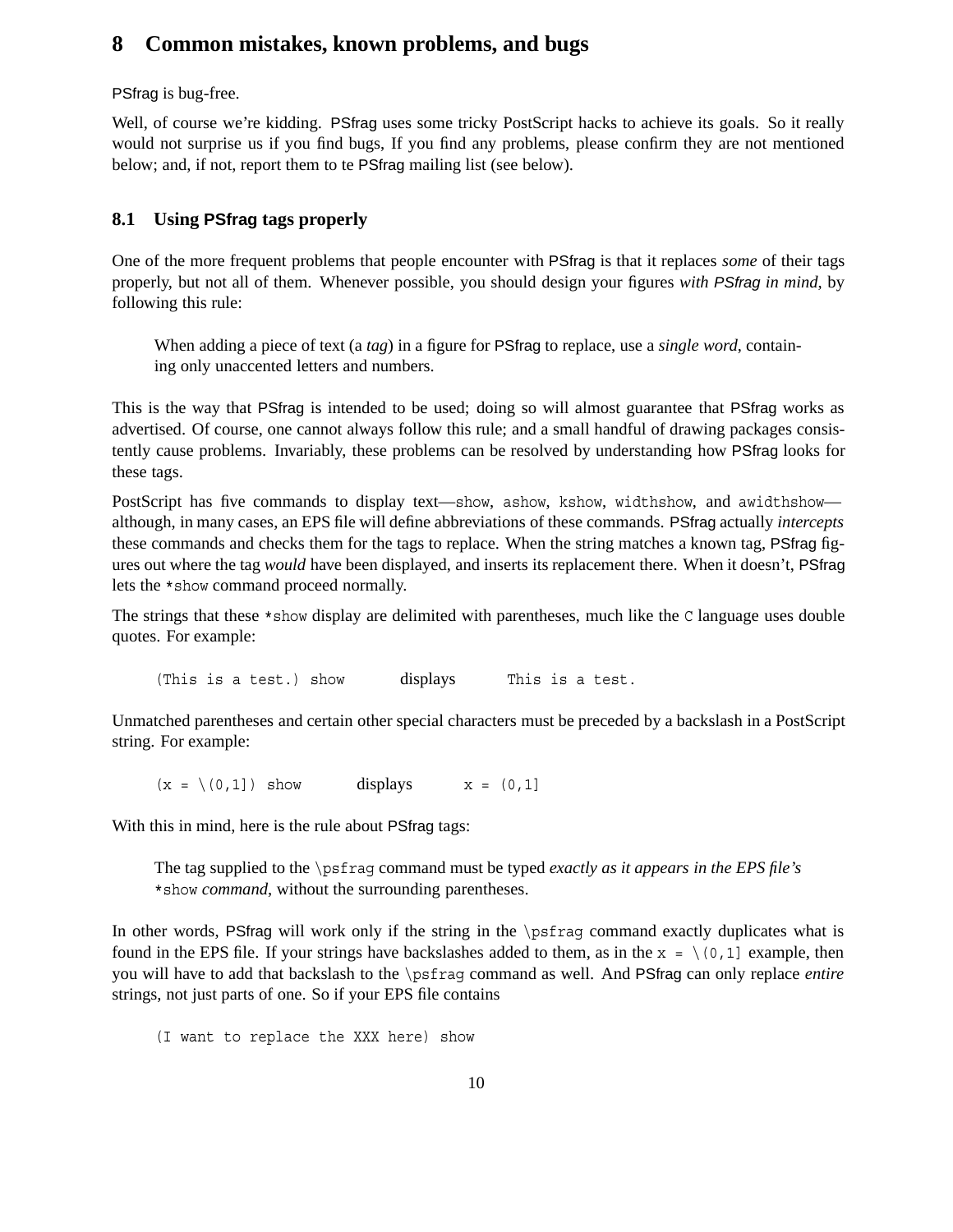then the \psfrag command will fail if you supply just the XXX.

You can use a simple text editor to check things, if you like; EPS files are (almost always) just simple ASCII files.

Unfortunately, some drawing packages display text by sending each character *individually* to a show command. In other words, if you use the drawing tool to put the string "test" in your figure, it will do something like this:

(t) show (e) show (s) show (t) show

If this is true in your case, we apologize; it makes using PSfrag much more inconvenient—you will be limited to single-character tags. Such tools also prevent the use of the \tex command.

### **8.2 Problems using some xfig figures**

PSfrag does not work with xfig figures that use "pattern fills." When painting/filling a polygon, xfig provides a number of choices: simple colors or grey levels, or a number of patterns like cross-hatches, checkers, *etc.* Unfortunately, using a pattern fill in a figure processed by PSfrag results in PostScript files that will not print.

Fortunately, there are workarounds:

- 1. Avoid pattern fills in your xfig figures; use simple colors (or greys) instead. Consult the xfig documentation for details.
- 2. Open the offending .eps file (generated by fig2dev or xfig's "export" command) with your favorite text editor. Look for the definition PATfill command; inside this subroutine, replace show with oldshow (there is only one occurrence).

For those PostScript hackers out there: both PSfrag and xfig redefine the PostScript show command. oldshow is where xfig stores the "old" version of the command. If you can determine why this fix works, and convince the xfig maintainers to make the change; or, if you can suggest a fix for PSfrag, please do.

#### **8.3 Problems using old versions of the seminar package**

The popular seminar package was, for awhile, incompatbile with PSfrag 3.0. This is due to the fact that PSfrag relies on certain features of the  $\text{E}\Gamma\text{E}X$  2 $\varepsilon$  output routine, while seminar still uses one largely borrowed from  $LATEX$  2.09.

The best solution for this problem is to make sure that you have the latest version of the seminar package, which can be retrieved from any CTAN site, likely from the same place you found PSfrag. A web page for seminar can be found at http://www.tug.org/applications/Seminar/. The 1997/10/13 version seems to have corrected the problem.

If for some reason you are forced to use an older version, there is a temporary, dvips-specific fix: add the command \special{header=psfrag.pro} just before \begin{document} in your  $\mathbb{P}FX$  file.